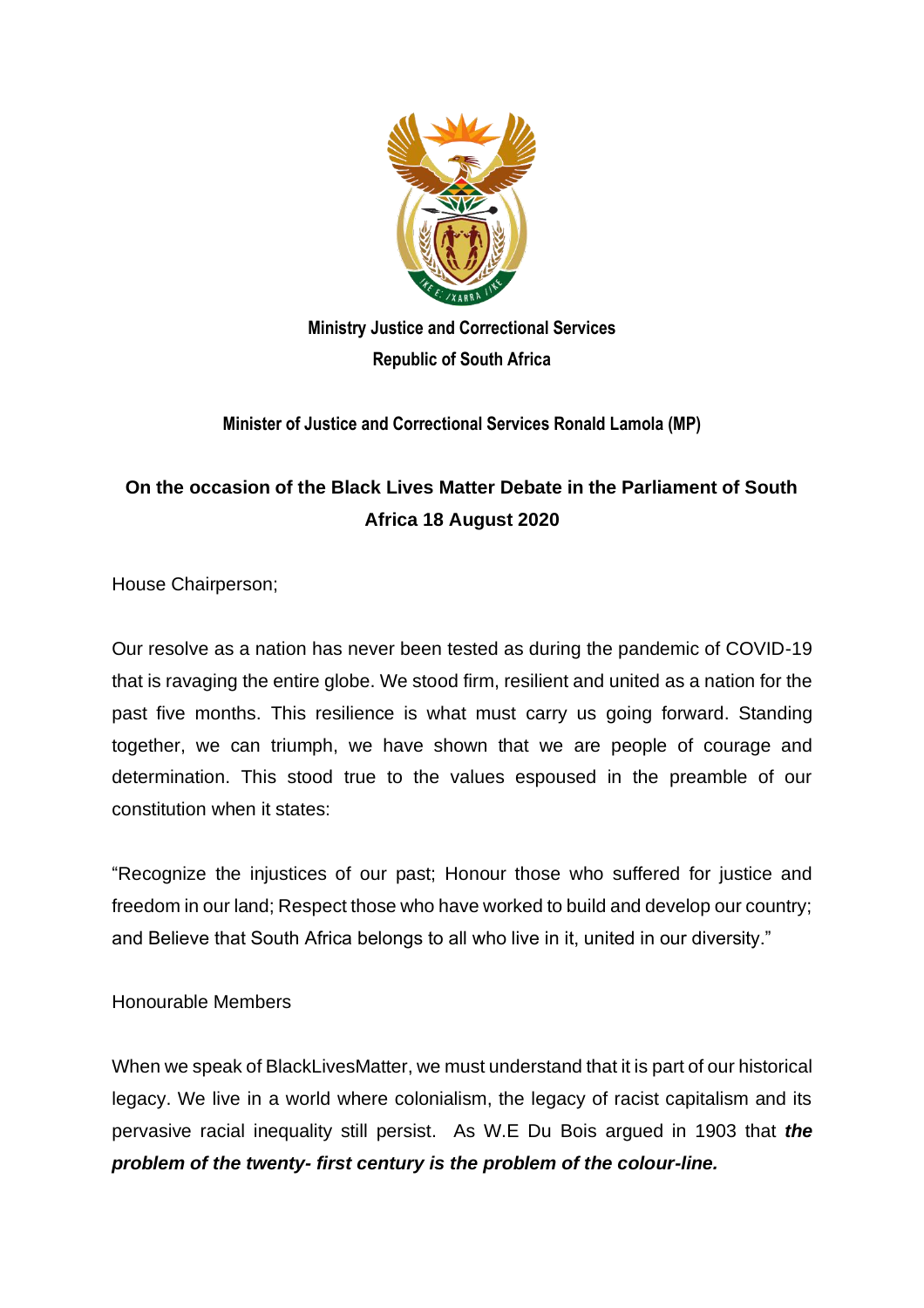As a nation united in our diversity, Proteas Fastbowler, Lungi Ngidi, reminds us that the road to total transformation is incomplete, moreover when some amongst us are committed to the status quo. Who can with a clean conscious, disagree with Ngidi when he says: **"As a nation, we have a past which [is steeped] in racial discrimination,** *we need to take this very seriously and like the rest of the world is doing, take a stand."*

Faf Du Plesis, our former Proteas national captain could not have said it *better when he said, we cannot assert that all lives matter unless black lives matter.* The black lives protests in cricket yearns for our solutions. The cries of retired world renowned cricketers such as Makhaya Ntini, calls for close scrutiny of the underlining systematic racism in sports and society in general.

This are also the experiences of Black professionals in South Africans in boardrooms and in all the commanding heights of the economy. This are the class and race contradictions we must resolve as a nation. Generations after us should not be debating this matter, they should be counting the progress we've made.

We must borrow from Sol Plaatjie when he said, **the regeneration of Africa belongs to this new and powerful period!** *By this term regeneration, I wish to be understood to mean the entrance into a new life, embracing the diverse phases of a higher complex existence.* 

BlackLivesMatter must introduce a new life in our fight against racism and in our commitment to build a new nation.

Our developing nation, with its young democracy, is a direct beneficiary of tangible international solidarity. For instance, our Cuban brothers and sisters have been on our side in any war. Today, their solidarity and expertise are being utilized in the fight against COVID-19. Our Solidarity with Cuba goes as far back as the Battle of Cuitonoavale, hundreds laid their lives on the line for our freedom. It is against this background that we support the call by the Italians to award the Cubans the noble peace price for their role in the fight against COVID-19 in the world.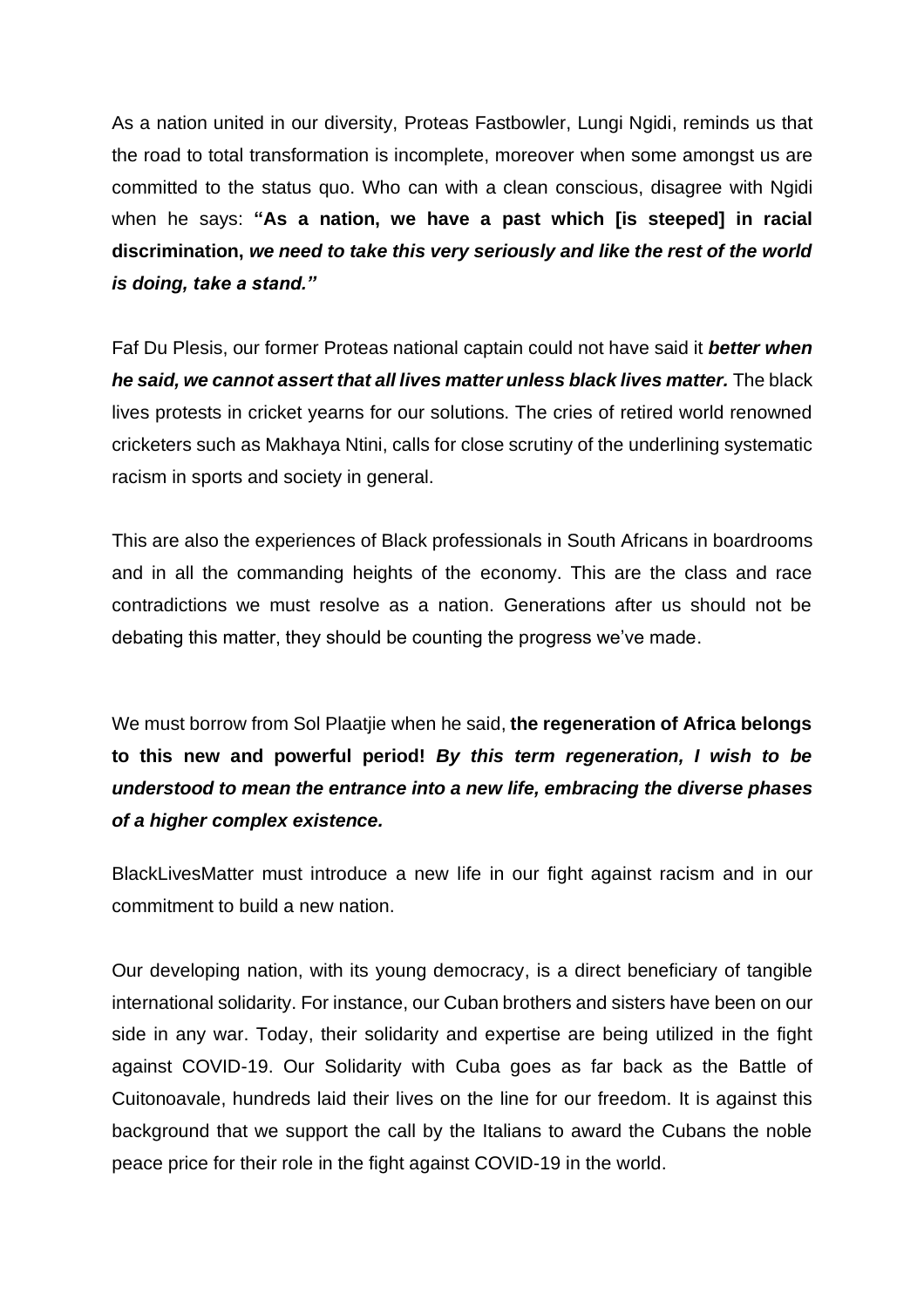## Honourable Speaker

The battle for our liberation, has always been linked to the struggle for Civil Rights in the USA. Martin Luther King called the Sharpeville Massacre "a tragic and shameful expression of man's inhumanity to man". He further argued that it "should also serve as a warning signal to the United States where peaceful demonstrations are also being conducted by student groups.

As result, we as citizens deploy violence instead of dialogue. Our law enforcement agencies are creatures of society, and so our criminal justice reformation is critical. The implementation of the Farlam Commission recommendations will help to confront and resolve some of these challenges.

House Chairperson;

Our relatively young democracy works for the people of South Africa, its challenges are not insurmountable. One of the legacies we have inherited is the psychological brutality of apartheid.

Honourable Chairperson

Given our difficult past, our continuous task as we develop our democracy is to ensure that we build communities with a shared national identity, a well-defined collective heritage, and a common fate as called for in the preamble of our constitution. In other words it is our historical mission to address the National Question.

This is consistent with our National Development Plan, which, recognizes that *social cohesion needs to anchor progress in deracialising ownership and control of the economy without reducing poverty and inequality, transformation will be superficial.*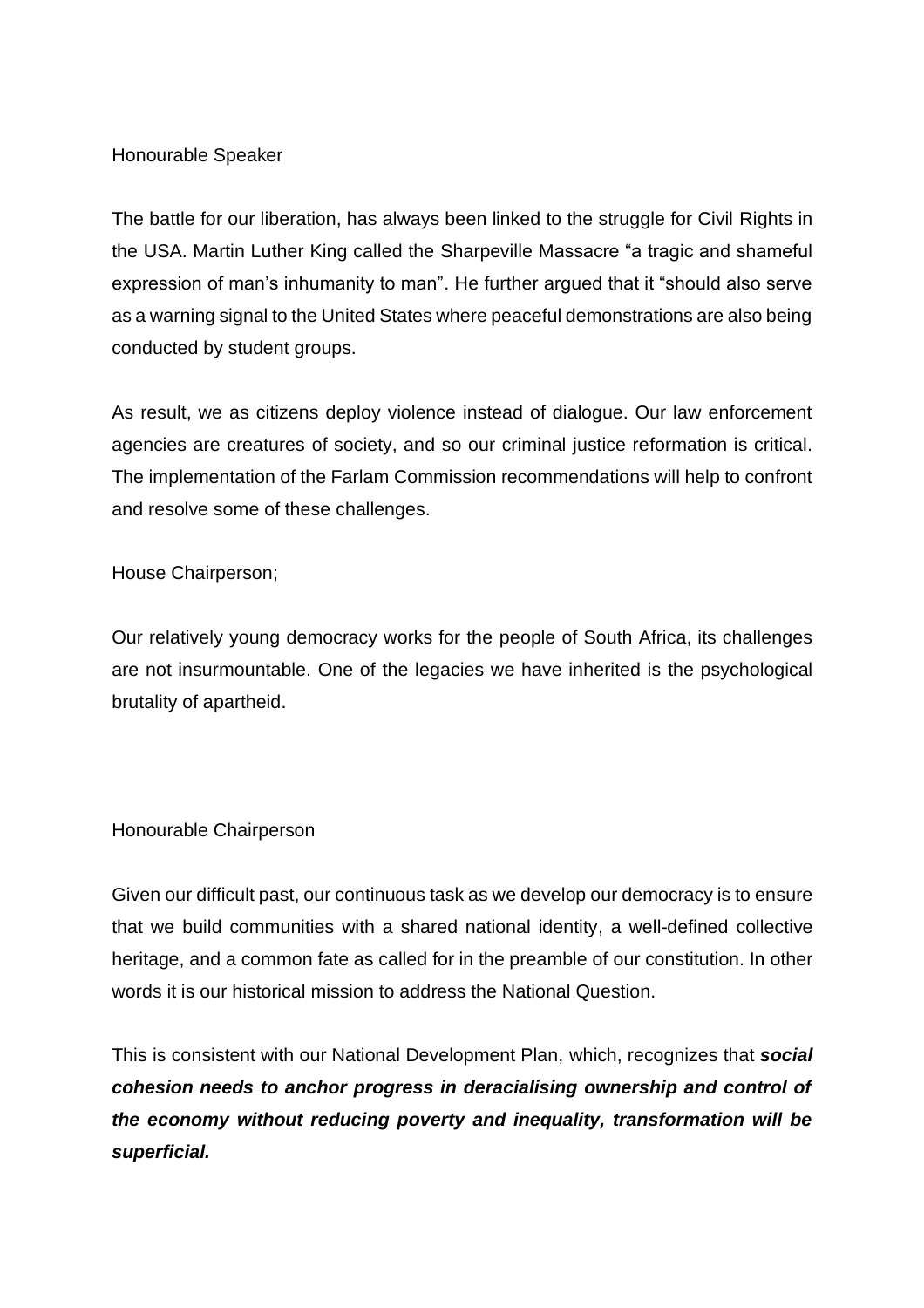This ultimately means that we must reject those amongst us who try to individualize South Africans along racial, tribal and gendered lines. Most importantly, we must become society where those who have been historically disadvantaged as a direct of the legacy of our past, are not told to forget it, because it is simply in the past.

Black lawyers and black professionals in general should feel that their lives matters too in their professions.

Our history speaks for itself, to this very day, undoing the legacy of apartheid requires us to collectively redefine our future whilst acknowledging the harms of the past. In this way, BlackLivesMatter becomes a global social justice movement that forces many amongst us to particularly commit to the new South Africa in a manner which rebuilds a nation.

In recent years, we have shown that we can repurpose apartheid imagery for our democratic project. Consider the site where the nation's top legal minds gather to enhance the constitution, the Constitutional Hill. It is the very same place in which a total of 156 people, including Nelson Mandela and Oliver Tambo, were arrested and held at the prison complex before the historic Treason Trial in 1956.

Two years later, 2 000 women -– Winnie Madikizela-Mandela and Albertina Sisulu among them – were detained after protesting against the pass laws. The Anti-Pass Campaign of 1960 saw additional prisoners incarcerated, and many school-goers below the age of 18 were arrested after the student uprisings of 1976.

And yet today, the very same place where our heroes and heroines languished for our freedoms, is a site of Constitutionalism. South Africa's unparalleled accomplishments on constitutionalism and democracy, are an attachment of how unity of purpose can triumph over a legacy of fragmentations characterized by decades of undermining black lives in the country.

The pessimism by some among us, belies the obvious truth that our transformation agenda and national democratic society is progressing well. This enables social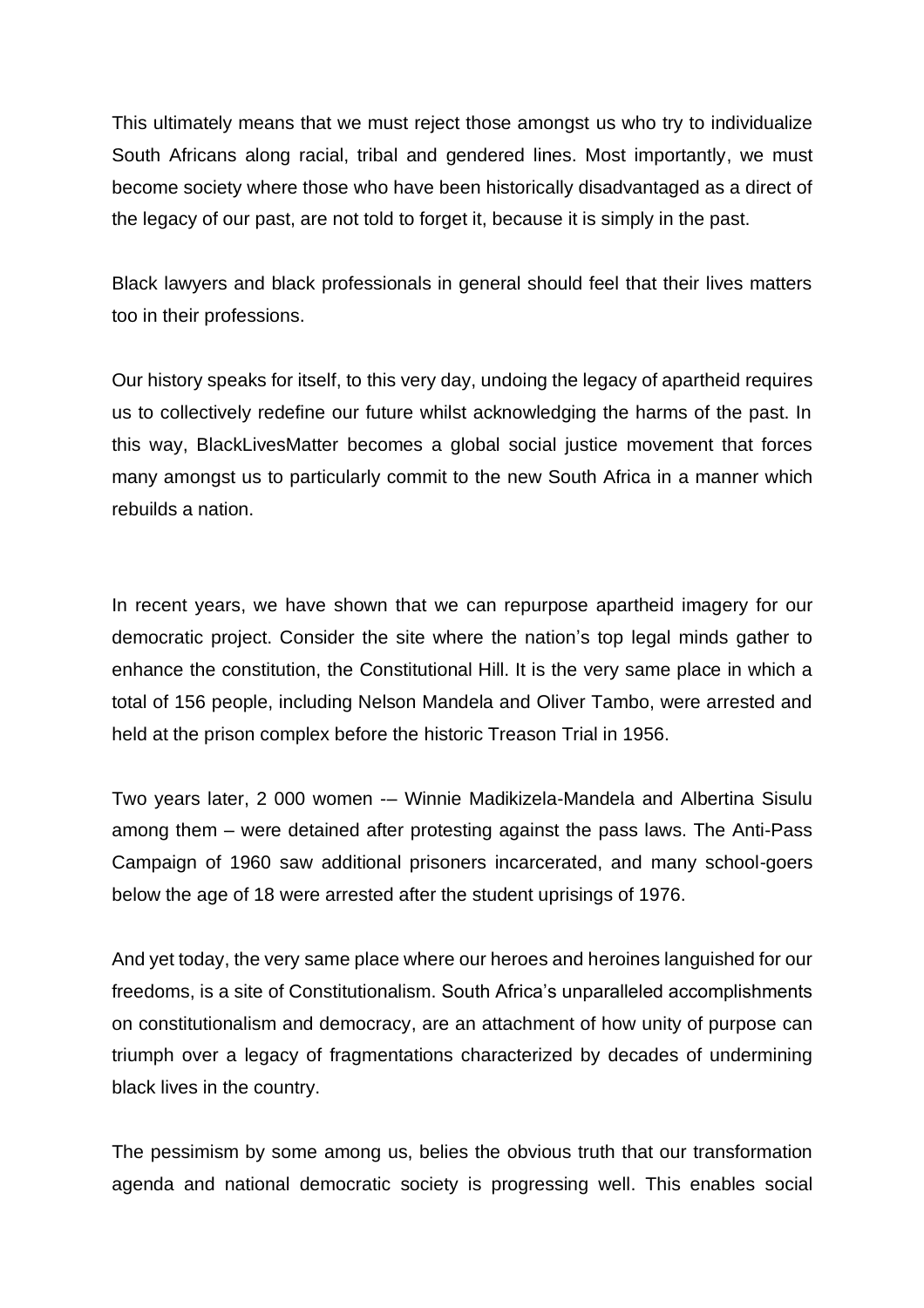cohesion and nation building in the country. We seek to unite the country, while our opponents want to break all the gains of freedom and democracy.

While on our way to recovery, we must crush any pitfalls of consciousness such as corruption in our quest to rebuild the economy. We must show no mercy to the corrupt, the law must take its cause, even if it comes at the pain of our friends, colleagues, brothers, sisters, or anyone for that matter. Let justice be done though heavens may fall. We must refuse the imprint of corruption to be our collective identity as a nation. We must isolate acts of corruption and those that are found to be on the wrong side of the law, the law must take its cause. This must not derail us from rebuilding the nation during and post COVID-19.

House Chairperson, it is a national shame that incidences of racism still confront us, but we have shown firm commitment to address this, among other initiatives, the hate crimes bill is awaiting the pronouncement of the constitutional court to be taken forward in this house.

## Honourable Members

As former President Mbeki advises us, *the global experience stretching over a long period of time, demonstrates that the creation of a constitutional and legal framework for the suppression of racism is a necessary, but not a sufficient, condition to end the violation of human rights. Accordingly, a constitutional and legally guaranteed right to equality and nondiscrimination is very important to the fight against racism.*

May I add, this is one of the greatest victories of our liberation struggle to date.

We should draw lessons from our past and work to build on what has been achieved in the struggle against racism.